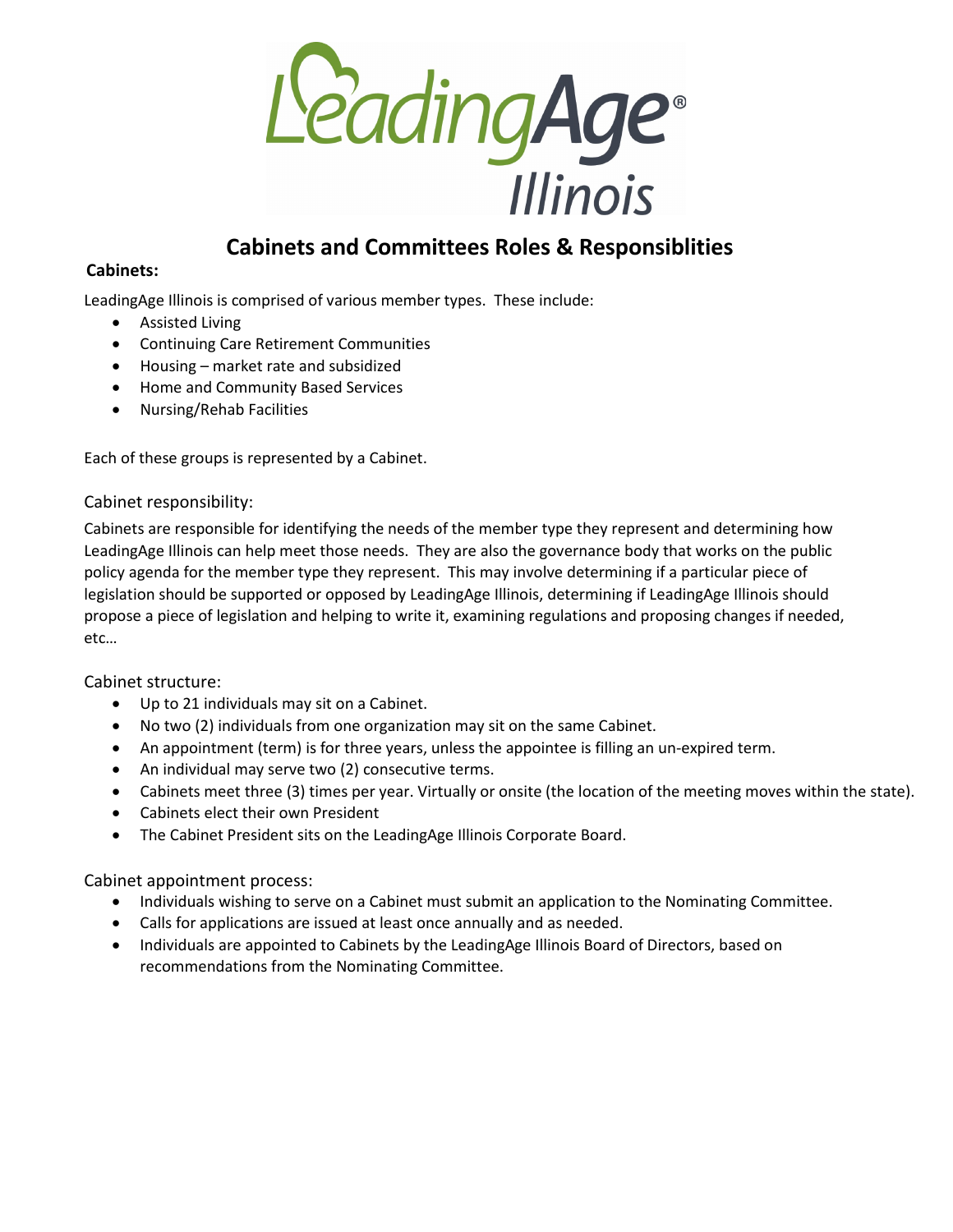#### LeadingAge Illinois Cabinet Member Responsibilities

Serving on a LeadingAge Illinois Cabinet is much like serving on a Board of Directors. Your responsibility is an important one because you are a representative for your peers. The decisions you and your fellow Cabinet members make will shape the position LeadingAge Illinois takes on behalf of the member type you are representing.

You will be called on to provide leadership, guidance and to set direction for your member type. You will help lead the LeadingAge Illinois membership through issues such as decreased government funding, increased competition for clients and donor dollars, the emergence of new models and trends and the importance of demonstrating quality to consumers and government.

As Association leaders Cabinet Members are expected to:

- Work to advance LeadingAge Illinois' mission and purpose.
- Attend and actively participate in the Cabinet meetings.
- Identify and communicate to LeadingAge Illinois staff and fellow leaders the issues, trends, needs and challenges being experienced by those you are representing.
- Participate in determining how LeadingAge Illinois can help members with the issues, needs and challenges identified.
- Play an active part in and contribute to the work of the Cabinet, including but not limited to:
	- o Responding to requests for information made by staff or the Board of Directors.
	- o The development of the Cabinet's annual work plan (agenda setting),
	- o Executing the work plan
	- o Seeking solutions to member challenges and,
	- o Serving on a task force and/or sub-committee when needed.
- Ensure effective organizational planning.
- Monitor and help determine what enhancements can/should be made to LeadingAge Illinois programs and services.
- Actively participate in grass roots advocacy issues personally and/or engage the participation of your staff, residents or resident families.
- Promote a positive image of LeadingAge Illinois.
- Maintain confidentiality on Association issues when needed.

## **Committees:**

Committee appointment process and term:

- Individuals wishing to serve on a Committee must submit an application to the Nominating Committee.
- Calls for applications are issued at least once annually and as needed.
- Based on the recommendatons of the Nominating Committee, the Committee chair shall appoint the members of the committee, with the concurrence of the Board of Directors.
- Each member of a Committee shall serve for one year until the next annual meeting of the Board of Directors and until a successor is appointed.
- Each Committee member shall have one vote